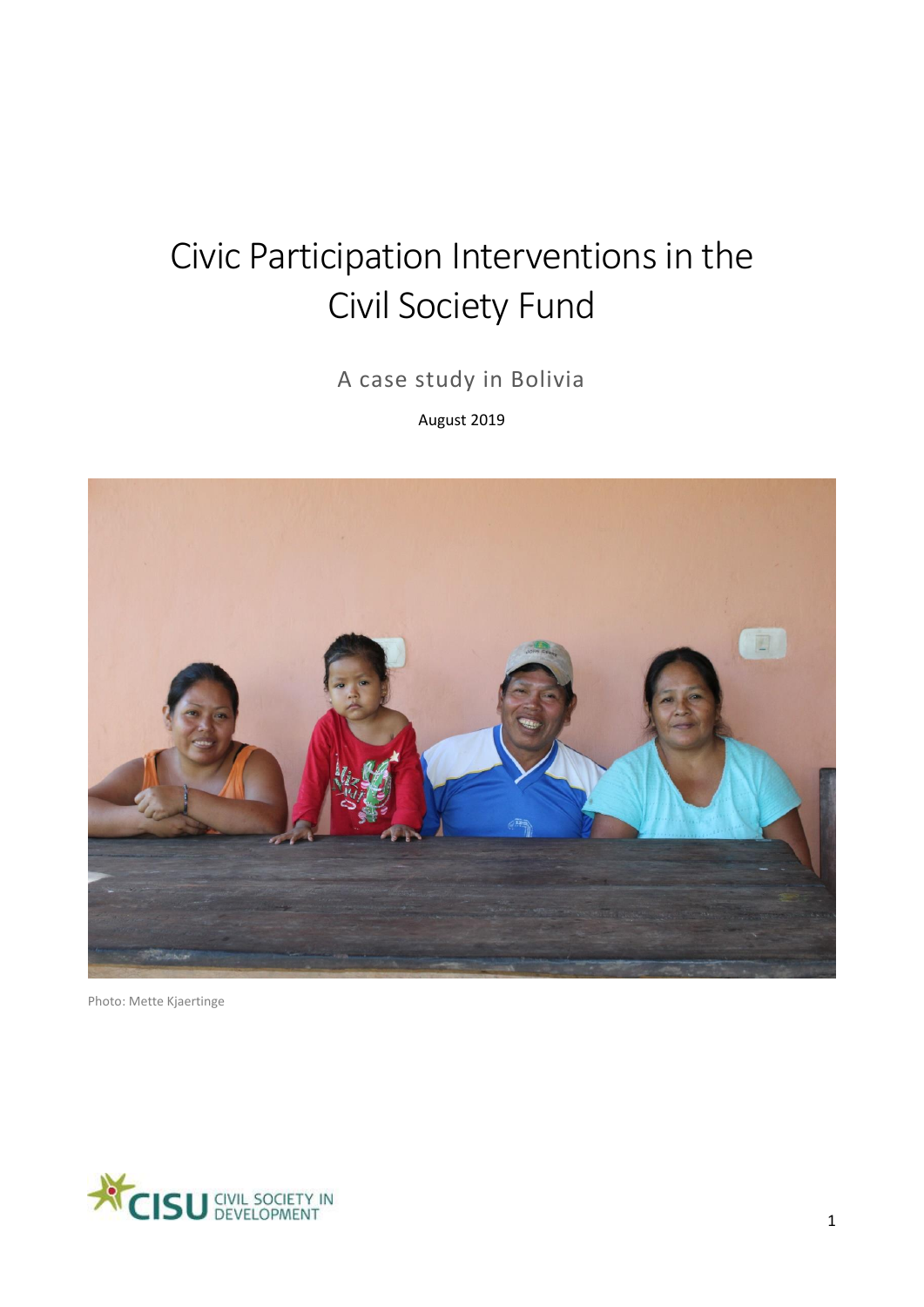# **Content**

The report is developed by Jacob Thorsen and Mette Kjaertinge, advisors in CISU.

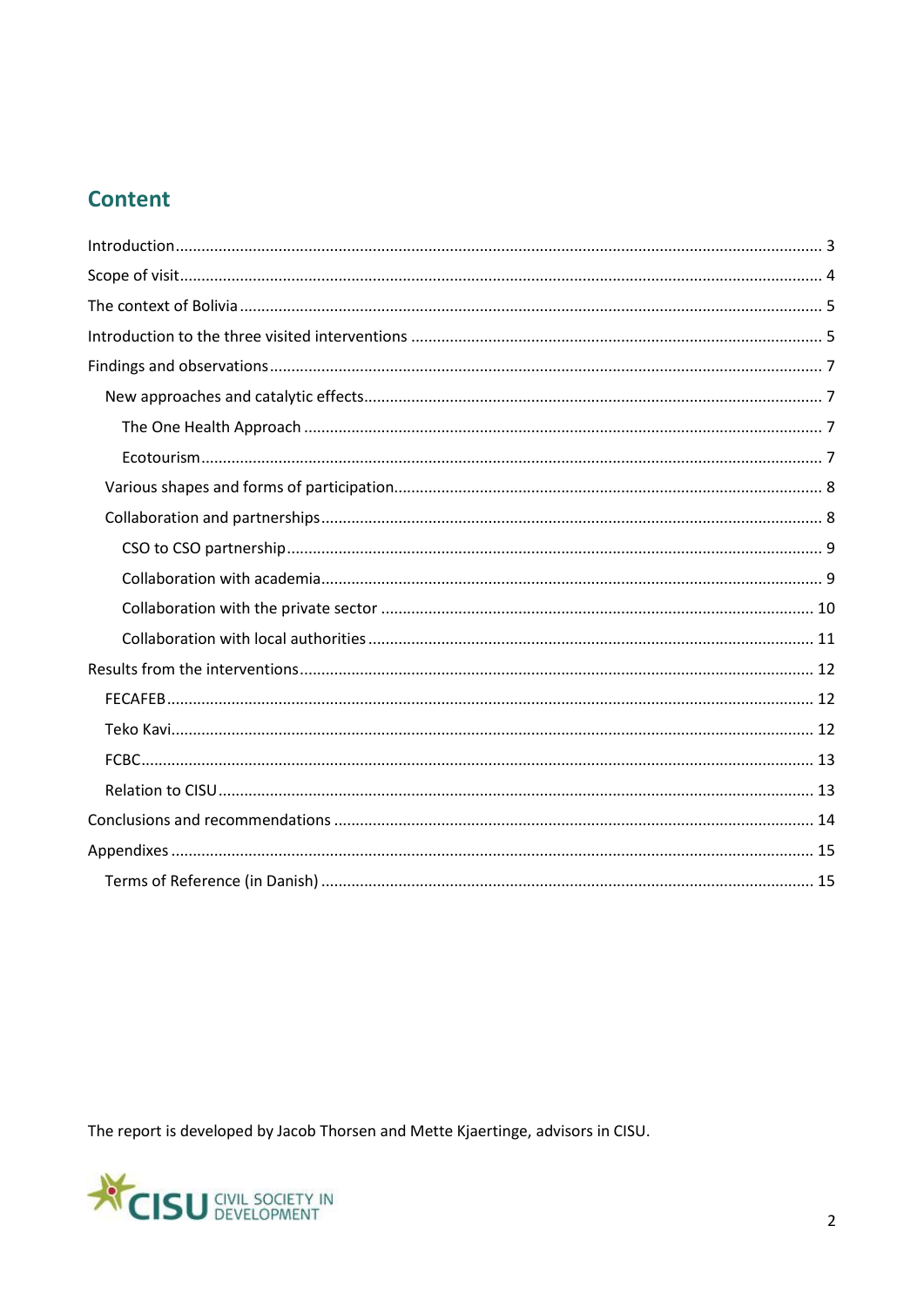### <span id="page-2-0"></span>**Introduction**

In a well-functioning society, participation is key. A society where people can actively engage in civil society and communities and assert their influence on decisions that affect their lives. Here one can say that the individual person becomes more than oneself - a citizen. In a free society, citizens can think, express and organize freely, and act with awareness of one's own responsibility, and be able to actively participate in society.

In the spring of 2017, CISU launched a new funding modality within the Civil Society Fund; Civic Participation Interventions, which has the priority to "*promote active citizen participation, in which people and organisations together obtain knowledge, take responsibility for and act upon local, national or global challenges. The interventions must bolster popular involvement, volunteering and civil organisation in developing countries as well as in Denmark"* (Guidelines for the Civil Society Fund, p. 24<sup>1</sup> )*.*

There are four conditions that needs to be met for citizenships to thrive, which are the underlying assumptions for the abovementioned priority to promote active citizen participation:

1) A citizen experiences an affiliation with civil society and the community the citizen is a part of;

2) A citizen can understand and relate critically and constructively to the political, religious and social institutions at local, national and global level;

3) A citizen can organize with others. To create change, it is crucial that citizens can organize themselves in, for example, digital groups, social movements or through the establishment and development of civil society organizations;

4) A citizen has an eye for the connectedness between the near, the common and the distant, and how each of us in everyday life can push the development in a desired direction. Changes rarely come from the individual organization of fellow citizens but require different forms of civic organization to cooperate; often from networking where different forms of civic organization collaborate locally or linking local agendas with national and international contexts<sup>2</sup>.

This is the foundation upon which CISU perceives civic participation and which has informed the idea behind the Civic Participation modality. Another purpose with the modality is to create a more flexible and innovative funding opportunity for  $CSOs - a$  fund that promotes creative, experimental and innovative initiatives with a focus on active citizenship.

With the modality's existence in a year and a half, CISU saw a need to establish knowledge and learning about the interventions' opportunities, challenges and successes. Moreover, there was a need to assess whether the purposes of the modality have been met.

[st%C3%B8ttemuligheder/civilsamfundspuljen/begreber-i-civilsamfundspuljen](http://www.cisu.dk/puljer-st%C3%B8ttemuligheder/civilsamfundspuljen/begreber-i-civilsamfundspuljen)



**.** 

<sup>1</sup> <https://www.cisu.dk/puljer-st%C3%B8ttemuligheder/civilsamfundspuljen>

<sup>&</sup>lt;sup>2</sup> Read more about CISUs definition on citizenship: [http://www.cisu.dk/puljer-](http://www.cisu.dk/puljer-st%C3%B8ttemuligheder/civilsamfundspuljen/begreber-i-civilsamfundspuljen)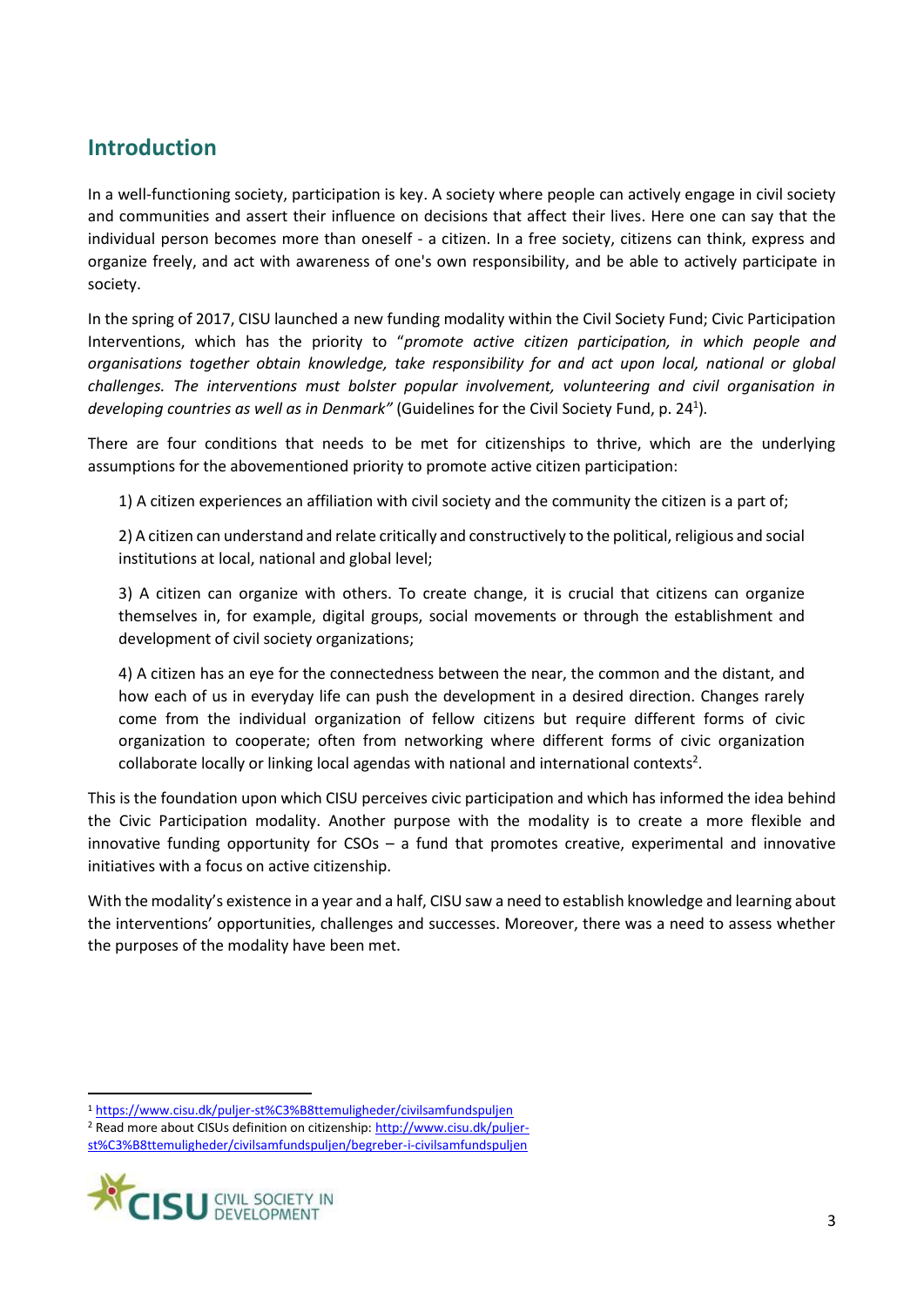# <span id="page-3-0"></span>**Scope of visit**

The purpose of the learning visit to Bolivia was to visit three Civic Participation Interventions funded by the Civil Society Fund. The interventions were selected based on their funding source as well as their partnership constellations, which included involvement of other actors such as private sector and academia.

Having the priorities for the Civic Participation Interventions in mind, we wished to explore the extent to which the interventions promote active citizenship, in the sense that public engagement and people's sense of commitment and acting on challenges is changed with the contributions of the interventions. Likewise, the purpose of the visit was to understand how these types of interventions can contribute to changes and results for the beneficiaries as well as communicating these results.

Besides the Civic Participation modality's focus on active citizen participation, another feature of the modality is to "*make it possible to test new methods as well as experimental and innovative approaches, and to incorporate new and untraditional actors in development cooperation. This also encompasses the possibility of exploring innovating and experimental elements in interaction with largescale projects, such as a Development Intervention"*. We were thus also curious to see if we could detect new approaches and alternate ways to address civil challenges and organisation.

Lastly, the purpose was to learn from the partnership constellations – their complexities, opportunities and limitations. We collected stories and testimonies from partners and beneficiaries that we compiled into case stories, which can be communicated to a broader audience to share lessons learned from the interventions.

| <b>Danish</b><br>organisation  | <b>Main local partner</b>                                                      | <b>Other partners</b>                                                                 | <b>Title of the intervention</b>                                                                                                                                                                                                                                                                                                                 |
|--------------------------------|--------------------------------------------------------------------------------|---------------------------------------------------------------------------------------|--------------------------------------------------------------------------------------------------------------------------------------------------------------------------------------------------------------------------------------------------------------------------------------------------------------------------------------------------|
| <b>DIB</b>                     | Fundacion Teko Kavi                                                            | University of<br>Copenhagen (UCPH)<br>and Technical<br>University of<br>Denmark (DTU) | A participatory and cross-sectorial pilot<br>project to prepare networks and<br>capacities for control of diseases<br>spreading between animals and humans in<br>rural Bolivian Amazon communities                                                                                                                                               |
| Kooperationen                  | Federacion de<br>Caficultores y<br>Exportadores de<br><b>Bolivia "FECAFEB"</b> | Coffee Collective<br>and Instituto<br>Tecnológico<br>Caranavi (ITC)                   | Capacity building and strengthening of the<br>partnership - FECAFEB and the<br>Kooperation (Kapacitetsopbygning og<br>styrkelse af partnerskabet - FECAFEB og<br>Kooperationen)                                                                                                                                                                  |
| Earth Advocates<br>Association | Fundación para la<br>Conservación del<br><b>Bosque Chiquitano</b>              |                                                                                       | Strengthening nature ressource<br>management and improvement of living<br>conditions for marginalised groups in<br>Bolivia through a locally rooted eco-<br>tourism project (Styrkelse af<br>naturressource-forvaltningen og<br>forbedring af levevilkårene for<br>marginaliserede grupper i Bolivia gennem<br>lokalforankret økoturismeprojekt) |

The visited projects were:

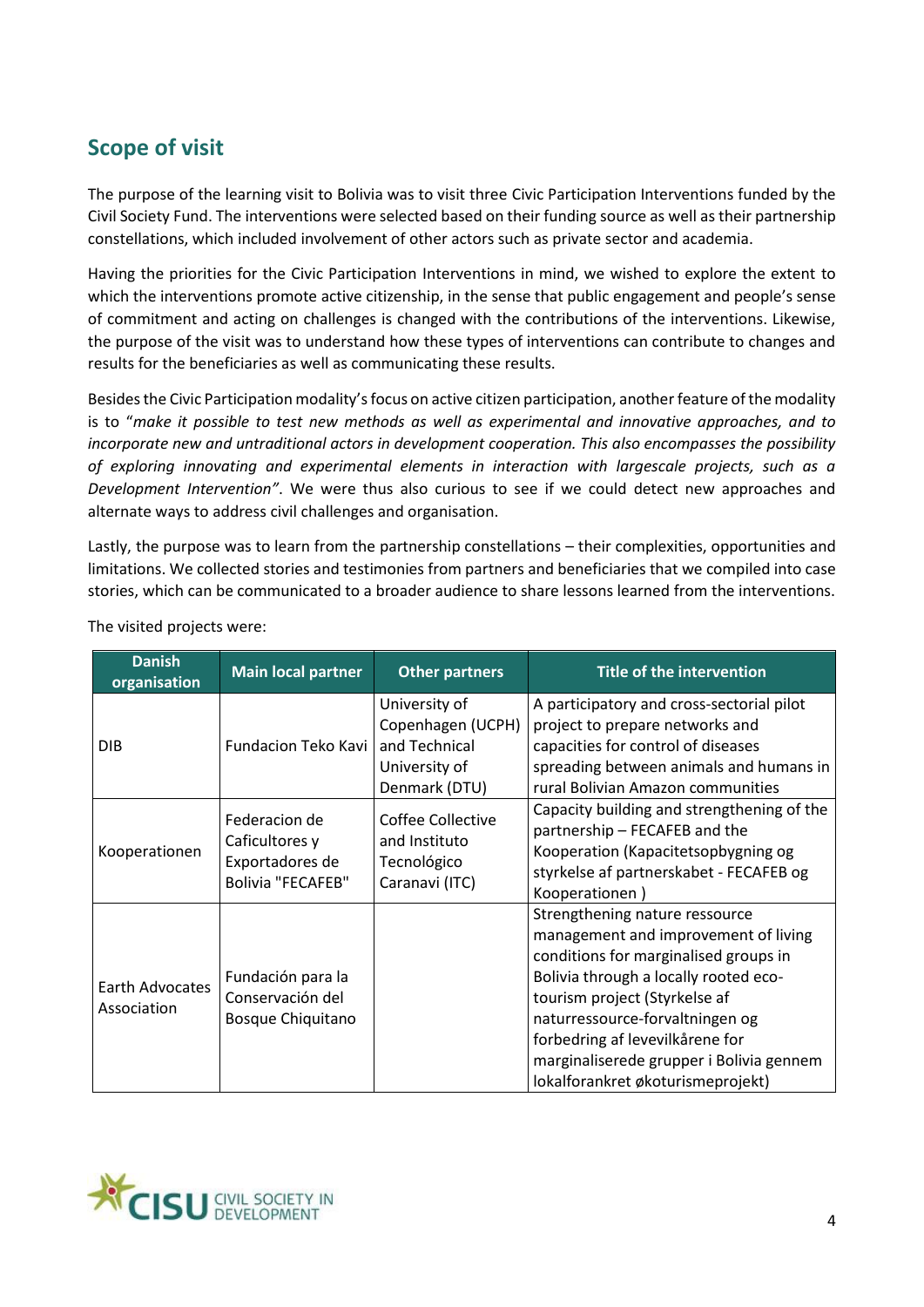The methodological approach to the visit was semi-structured, qualitative interviews with the Danish CSOs and their partners, as well as interviews and participant observation with the partners, stakeholders and beneficiaries.

### <span id="page-4-0"></span>**The context of Bolivia**

Bolivia has a population of approximately 11 million people. Bolivia is listed as a lower middle-income country (GNI per capita, USD 6,714) and is ranked number 118 on UNDP's Human Development Index (out of 189 countries). The population of Bolivia is very diverse, consisting of indigenous peoples (Quecha, Chiquitano, Aymara and Guarani), mestizos, Europeans, and few Asians and Africans. The indigenous population can be divided into two main groups; people from the altiplano and the valleys and people in the lowlands. As with many other countries, Bolivia is experiencing increasing urbanisation and a strong focus on the economic development of the country.

Bolivia has experienced many years of political instability with a range of military coups. In 2006, Evo Morales was elected as president on the promise to establish better conditions of life for the indigenous population, constituting most of the population though, at the same time, also the most marginalised. This has been an enormous step for Bolivia as a whole, and Morales has succeeded in many ways. However, during the past years, exploitation of natural resources and economic development of Bolivia have gained more and more priority from the president and government at the expense of the environment and bio-diversity. With the influx of foreign investors – for example from China – Bolivia's resources are being exploited and exported with little or no benefits to the local population and the country as such. As Bolivia only have limited capacities to extract the resources themselves, only very few Bolivian citizens benefit from the income.

Many NGO's have been very critical of this, which consequently has led to some being deregistered, not permitted to work or even being persecuted. Some critical foreign NGO's have been asked to leave the country. This especially applies for organisations working with biodiversity, fighting deforestation and the rights of indigenous peoples.

Historically, CISU has funded many interventions in Bolivia. Currently, seven Danish CSOs engaged in Bolivia are funded by CISU.

### <span id="page-4-1"></span>**Introduction to the three visited interventions**

A general characteristic of the projects visited is that the themes of the projects are new to all partnerships. Likewise, in two of the three projects the partnership was new. Moreover, as mentioned before, the partnerships are somewhat different and innovative compared to many other CISU funded projects, as actors such as academia, socioeconomic enterprises, local educational institutions and local authorities are key partners in the projects. As we shall see in the paragraphs ahead, these factors influence working dynamics and relations in the projects, as great efforts and resources are used to establish connections and solid working relations amongst partners, which is the very foundation for the project interventions.

**Teko Kavi partners with the Danish CSO DIB**, University of Copenhagen (UCPH) and DTU through a project that focuses on preventing and addressing the spread of zoonotic diseases<sup>3</sup>. The project has implemented participatory scientific research among indigenous populations in Rurrenabaque district to disclose whether

<sup>&</sup>lt;sup>3</sup> Zoonotic diseases refer to bacteria, viruses and parasites that spread between animals and humans.



**.**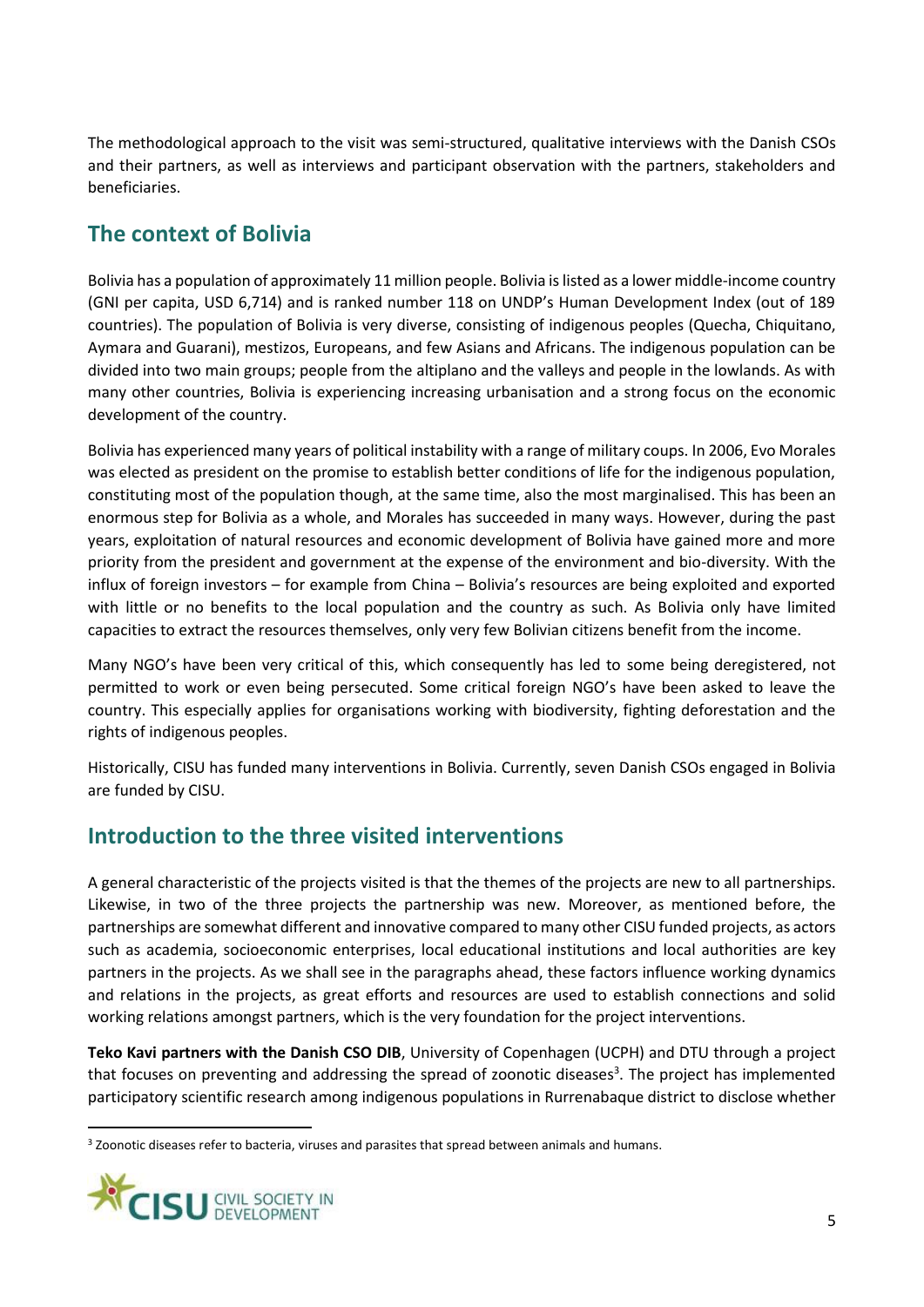there are challenges with zoonotic diseases – in this case Leptospirosis and Hantavirus – and to implement preventative methods to avoid such diseases. The research proved that zoonotic diseases are a problem in the area, and the intervention thus engaged with the local communities and authorities to find strategies to prevent, detect and treat these types of diseases.

**FECAFEB (Federación de Caficultores y Exportadores de Bolivia) partners with the Danish organisation the Kooperation**, the Danish socio-economic company, Coffee Collective, and the local Bolivian technical school, Instituto Tecnológico Caranavi (ITC)<sup>4</sup>. The project focuses on understanding coffee production in Caranavi District and to create a solid foundation for the partnership. FECAFEB supports their member organisations (coffee cooperatives and associations) with technical support to improve their coffee production, as well as the social dimensions around coffee production so that coffee farmers, their families and communities can improve their living standards and live dignified lives. The project supported by CISU focuses on establishing a solid knowledge foundation about coffee production and living conditions. The respective partners have engaged with the local coffee producers to establish a foundation for collaboration and Coffee Collective has supported with the specialised knowledge in organic and high-quality coffee production.

**FCBC (Fundación para la Conservación del Bosque Chiquitano) partners with the Danish organisation, Earth Advocates Association** through a project focused on the development of ecotourism in the Province of Santa Cruz. FCBC has worked in the area with the Chiquitano people and biodiversity since 1999. The CISU supported project is focused on establishing ecotourism in the dry forest area of San Ramón to support income-generating activities for the local communities in relation to tourism in the area. The purpose of the project has been to establish an ecotourism committee in San Ramón consisting of different people from the community, authorities and local private enterprises. Initially, 21 potential tourist sites and/or activities have been identified for development among which five to seven are supported by the CISU funded project. A bottom-up approach has been used in the selection of potential tourist sites and/or activities that have been assessed by the ecotourism committee and subsequently selected which sites and/or activities to prioritise for support. The long-term objective is to make these sites a natural part of where tourists go when visiting the area.

<sup>4</sup> Instituto Tecnológico Caranavi (ITC) has coffee education as one of its areas of education; a three-year technical education encompassing all areas related to coffee production, barista and trade.



1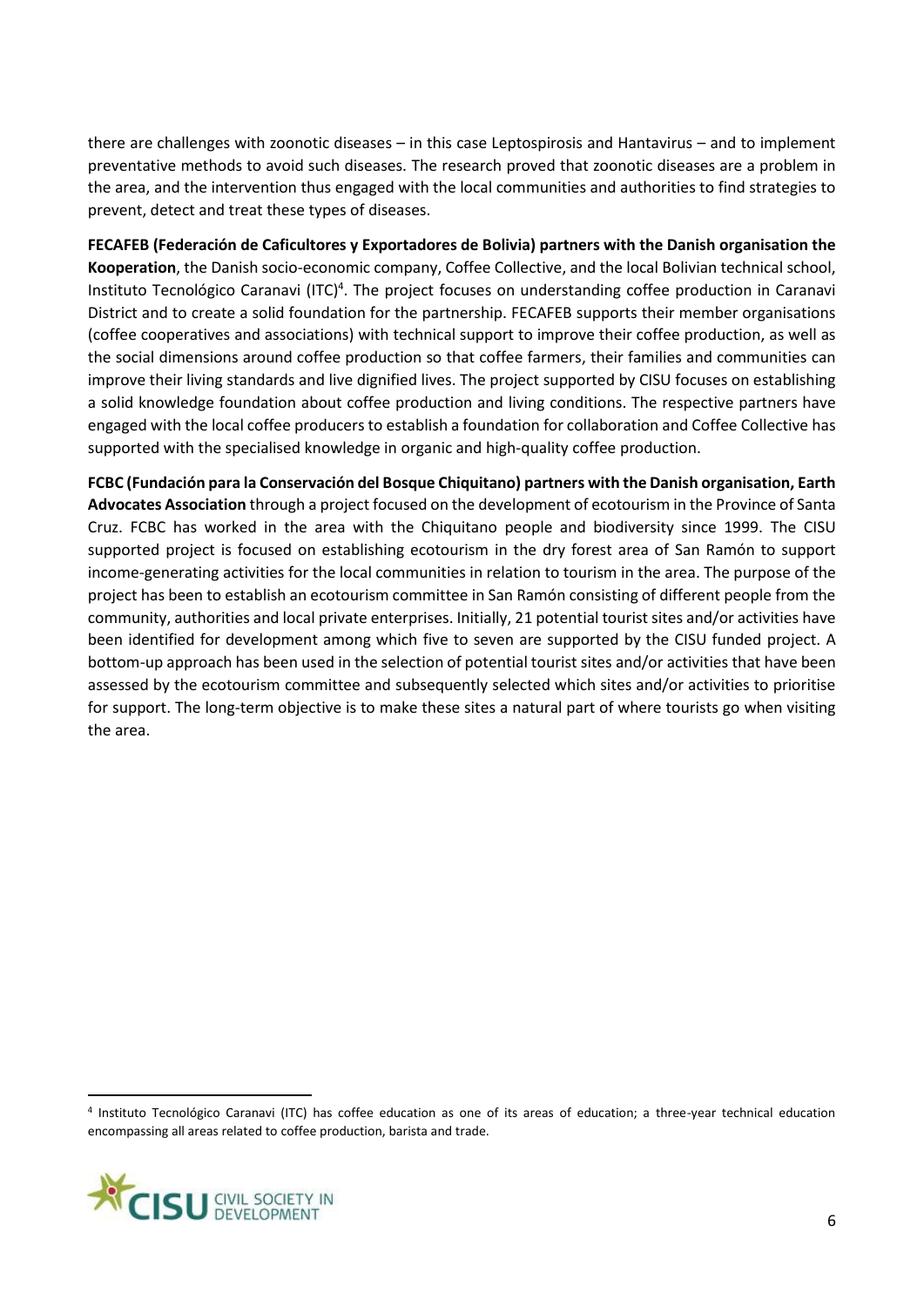# <span id="page-6-0"></span>**Findings and observations**

To all CISU funded projects, the themes of the partnerships are fairly new, and thus the interventions are still somewhat piloting in their character. The interventions apply a holistic approach, in the sense that they engage different relevant actors; e.g. local and regional authorities, education institutions at different levels, service providers and communities through already existing structures. This also includes organising parts of civil society in new ways to address the objectives of the projects with different approaches and actors. The interventions are therefore considered experimental and/or exploratory and relevant to the context they are working in, which also the purpose of the Civic Participation Intervention.

### <span id="page-6-1"></span>**New approaches and catalytic effects**

The three projects visited all attempted to tailor their interventions to the needs of the beneficiaries and local conditions, also applying new and innovative approaches in these attempts.

### <span id="page-6-2"></span>The One Health Approach

In the Teko Kavi project, the One Health Approach was utilised. The One Health Approach has existed for 15 years with the purpose of *designing and implementing programmes, policies, legislation and research in*  which multiple sectors communicate and work together to achieve better public health outcomes (ref. WHO). Through a scientific study in the intervention area of DIB and Teko Kavi's project, zoonotic diseases (Leptospirosis and Hantavirus) amongst humans and animals were initially diagnosed, which informed subsequent tailored cures and awareness campaigns within civil society and amongst central authorities at local, regional and national levels.

To both authorities and beneficiaries, it was "alarming" how widespread Leptospirosis and Hantavirus are in the area, and the fact that the project could produce scientific evidence of the prevalence of the diseases in the area, ensured that both authorities and beneficiaries took the findings seriously. Superstition is widespread in the area, which oftentimes are linked to e.g. illnesses. However, the fact that the project could scientifically explain and provide an adequate cure gave high value and credibility, and thus new "scientific" meanings and solutions to the diseases.

This intersectoral approach has thus contributed to providing significant scientific knowledge, ensuring that it is disseminated to civil society and authorities as well as organising people around finding common solutions to the problem.

### <span id="page-6-3"></span>Ecotourism

Tourism in the Santa Cruz province, and especially in the Chiquitano area of Bolivia, is widespread. However, the concept of *ecotourism* is new to many – also to FCBC and Earth Advocates Association. Ecotourism entails a focus on linking tourism with strengthening indigenous culture and inheritance, protection of nature, and increasing incomes for locals. It involves taking tourists to local places and activities that supports indigenous culture and nature as well as informing tourists about local conditions and ways of living. The long-term effect is for the local population to increase their living standards. Accordingly, the method of building and strengthening civil society through ecotourism can be considered to have an experimental and innovative character. Establishing an ecotourism committee in close collaboration with the authorities in San Ramón has prompted the municipality to open up for investments in ecotourism in the area, which then inspired

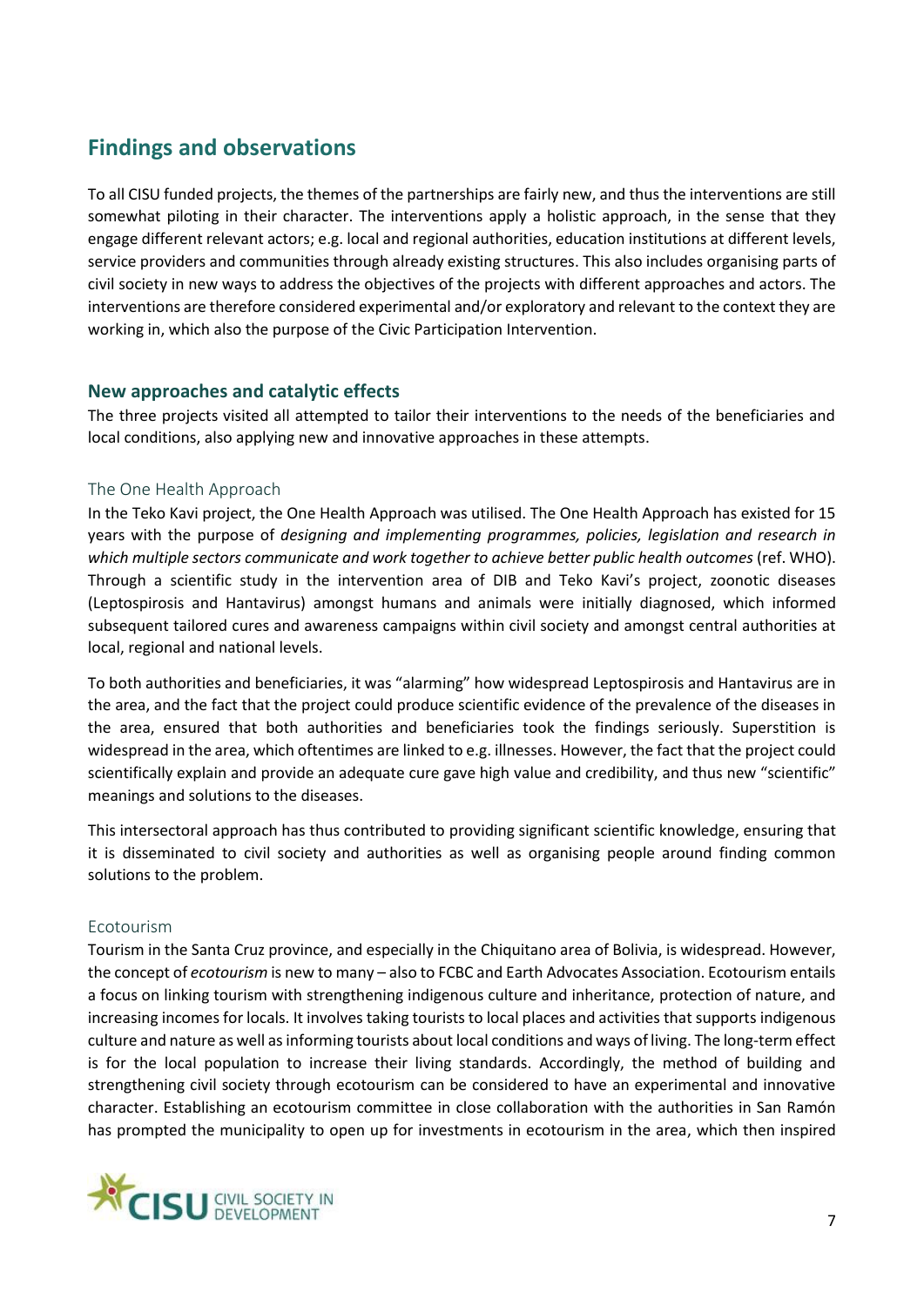other investors to show their willingness to also contributing to the project with manpower and financial resources.

Moreover, the Bolivian Ministry of Tourism has expressed their willingness to consider including San Ramón on the officially recognised Jesuit Mission Circuit (which has both national and international reputation), which is expected to attract even more tourists to the area. The combination of a relatively small investment and the right partners seem, in this case, to be a good combination in attracting more investors and stakeholders that potentially will pay off for local beneficiaries.

### <span id="page-7-0"></span>**Various shapes and forms of participation**

The three projects visited exposed different shapes and forms of civic participation that in one way or another create space and means for local civil society to engage and participate.

In the preparation for the project, Teko Kavi applied a participatory approach consulting beneficiaries and various stakeholders including academia, local communities, as well as local, regional and national authorities in the design of the project to ensure project objectives align with the needs and conditions of the beneficiaries. After the study on Leptospirosis and Hantavirus, the communities that had been a part of the study were invited for meetings together with the municipal authorities to discuss the results with Teko Kavi. Subsequently, Teko Kavi facilitated a process where both civil society and authorities could discuss preventative solutions to the problem. The communities were organised to actively assert their influence on how to address the presence of the diseases – not only within their immediate neighbourhoods, but with the local authorities (see more in section *Results from the interventions*).

The baseline study carried out by FECAFEB, the Kooperation and Coffee Collective has involved a broad range of people from civil society to ensure also their social challenges and conditions are taken into consideration in relation to coffee production. Meetings between different representatives from civil society, educational institutions and local authorities has contributed to an enhanced understanding of the challenges to be addressed. The purpose of the baseline study is to assure in future interventions, that access of organic coffee to international markets not solely is a commercial exercise, but that the improved market access also has a long-term commercial and social benefit to all coffee farmers and citizens in Caranavi, thus allowing greater scope for citizenship to flourish in the area. In this way, the project has created space for civil society to actively assert their influence.

The ecotourism committee supported by FCBC consists of different people from the community, as well as stakeholders, authorities and local private enterprises. This is the centrepiece of ensuring active civic participation in relation to the CISU funded project. A bottom-up approach was used in the selection of potential tourist sites and/or activities that were assessed by the ecotourism committee and subsequently selected which sites and/or activities to prioritise for support. This is e.g. local women groups that produce and sell local handicrafts and trainings to locals about ecotourism (hospitality, food, local customs, guiding, etc.).

### <span id="page-7-1"></span>**Collaboration and partnerships**

All three projects provided interesting learnings regarding partnerships with composite partnership/collaborative structures. They are not only the 'classic' one-to-one CSO-to-CSO partnerships but include multiple actors such as regional health and veterinary institutions, academic institutions, vocational

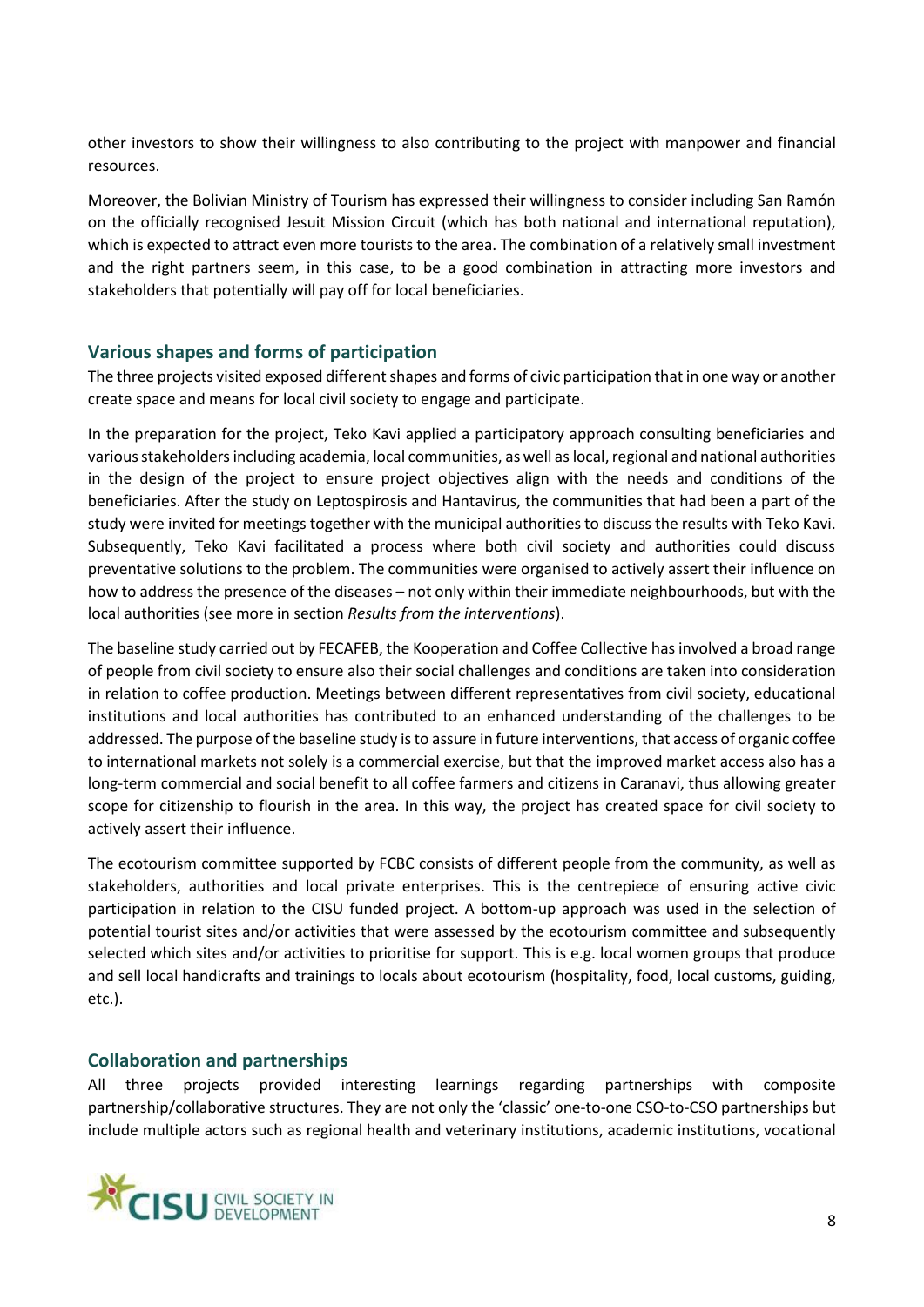training institutions, private companies, and different types of authorities at different levels. The use of partners with their different capacities and levels of influence is used strategically to address the set objectives with different methods and means to ensure impact and sustainability.

### <span id="page-8-0"></span>CSO to CSO partnership

FCBC is a major Bolivian CSO with very competent and strong human and financial resources. FCBC has since 1999 worked in Bosque Chiquitano and has a consolidated and long trajectory working with indigenous peoples, biodiversity and conservation. The strong capacities of FCBC was also a consideration for EAA when approaching them as a new potential partner. EAA is a fairly newly established organisation in Denmark (2014), consisting of volunteers with different technical and professional profiles in relation to conservation and biodiversity. Thus, when FCBC showed interest in collaborating, EAA was very pleased and the partners signed a five-year MoU.

Compared to FCBC's annual turnover, the CISU funded project is financially a minor contributor, and yet the selected theme and partnership approach have something unique to offer both in terms of a stronger focus on ecotourism, which FCBC previously has only slightly touched upon, and for the partnership constellation and collaboration. Moreover, this type of partnership – CSO to CSO – was new to FCBC, as they are primarily directly funded through larger donors and foundations. They found great value to this type of partnership where there is a more direct engagement, communication, strategic discussions and opportunities for sparring. It took some time getting used to, but after a while FCBC really valued the inputs from EAA. Discussing other ways of approaching the project than what FCBC normally does has benefitted FCBC and the intervention in general.

A partnership such as the one between FCBC and EAA creates a solid foundation for international development work and confirms the value of CISU's (and many others') approach to partnerships in a time where everyone is discussing and promoting collaboration with other types of actors.

The following two partnerships are based on the CSO-to-CSO partnership but includes other valuable actors.

### <span id="page-8-1"></span>Collaboration with academia

The link between DIB and Teko Kavi with DTU and UCPH was established through the One Health Approach as mentioned above. The intersectoral One Health Approach makes it possible to combine hands-on civil society interventions with science and research, and legitimised UCPH and DTU to engage with DIB and Teko Kavi. Besides the concrete results on the ground it provided UCPH and DTU with rich data that could be used for research and publications. Besides these actors, the intervention has included the necessary local, regional and national stakeholders in relation to monitoring and health in Bolivia.

For Teko Kavi, the complex setup of this project provided challenges, but is nonetheless important to reach their objective:

> *These complex partnerships demand a lot more effort in terms of coordination and ensuring that the many different interests are being heard. But it is worth it in the end, as all relevant stakeholders take ownerships of the project – also after the project terminates* (Teko Kavi).

Multiple partners are involved in the project, encompassing academia as well as local, regional and national veterinary and health authorities. It was demanding for the partners involved to coordinate and navigate

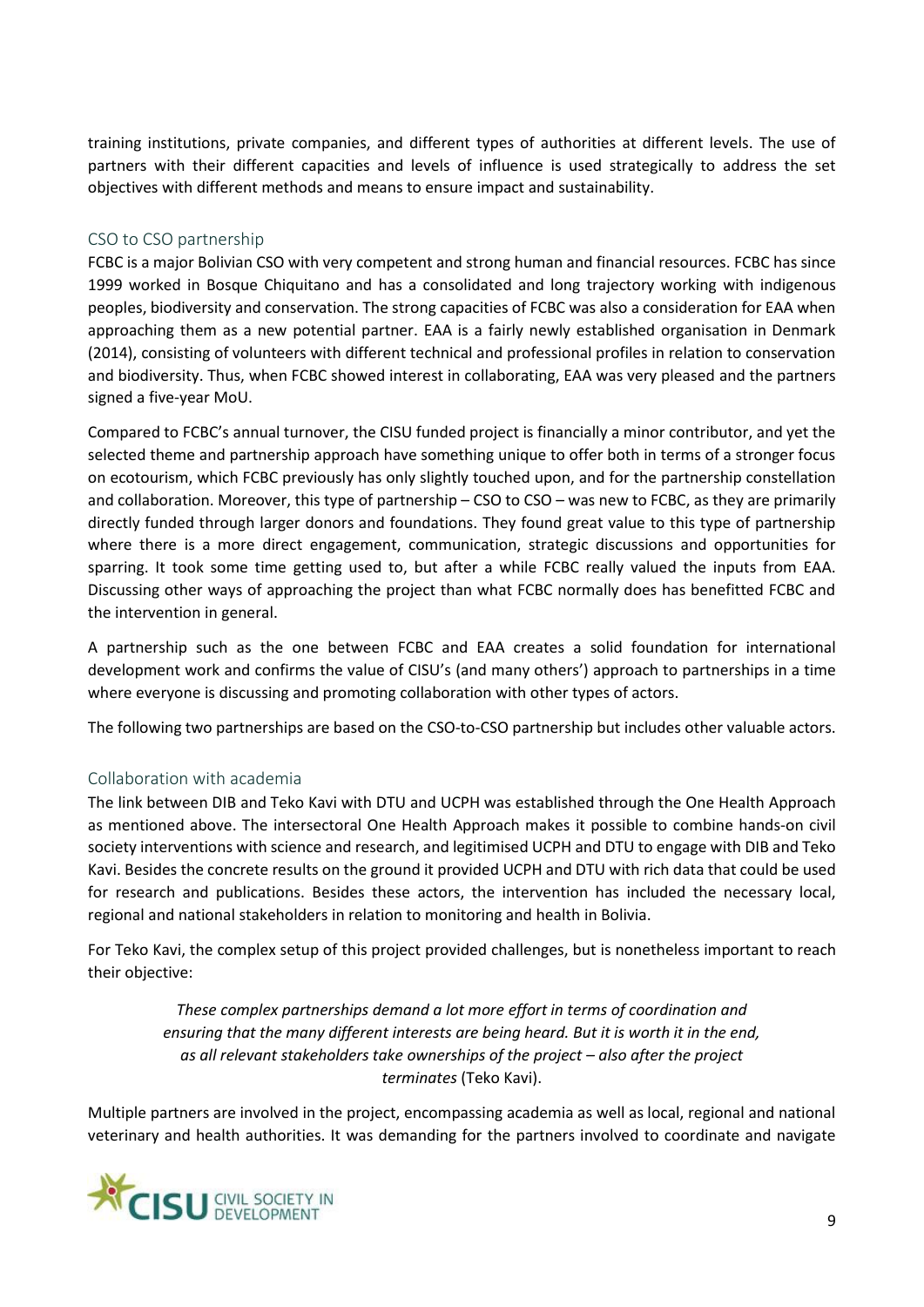between different interests, demands and expectations, but also very rewarding, as the multi-stakeholder approach enabled opportunities to genuinely address zoonotic diseases from several angles and with different approaches, expertise and methods. The unique civil society-academia partner setup opened doors that otherwise were difficult to enter, as different competencies and contacts could come into play when deemed necessary.

For Teko Kavi, it was the first time that they implemented research in an intervention. They have previously collaborated with universities and educational institutions, but this project included scientific research by credited academic institutions, which brought an added value to their work and results, as they became able to present scientific facts to beneficiaries and stakeholders involved. Presenting these findings had a convincing effect and meant that local communities and authorities became very engaged. Both civil society and authorities are still working on preventing these types of diseases after the termination of the project.

Besides contributing to concrete results, UCPH has participated in a scientific conference in Vienna sharing data, learning and experiences from the project. During the visit in Bolivia of the involved professor from UCPH, Bolivian universities also took advantage of the visit and invited her to take part in relevant seminars to exchange knowledge.

The major challenge for Teko Kavi and DIB were to balance the research and scientific elements of the project with that of engaging civil society. CISU provided extensive counselling when the partners were initially drafting the proposal to strike this balance. Funding opportunities doing action research combined with scientific research on civil society project implementation are difficult to find, but this project proves that the Civic Participation modality can meet these needs.

As a learning from this intervention, CISU has identified a need to further create frameworks and possibilities for combining development work with academia and scientific research, both in terms of funding opportunities where academia and project implementation can go hand in hand, but also in terms of guidance on how to match needs and conditions from both academia and civil society organisations (see more in the recommendations section).

### <span id="page-9-0"></span>Collaboration with the private sector

The Kooperation and FECAFEB decided to include Coffee Collective as a strategic partner in their project. Coffee Collective is a socioeconomic company that trades directly with coffee farmers (Direct Trade Model) around the world. They visit the producers once a year and provides them with support to enhance the quality of the coffee and production and purchases the coffee 25 percent above the fair-trade price. Coffee Collective was brought into the project because they are a member of Kooperationen and has tried to enter the Bolivian coffee market for the past four years without being able to find solid partners.

Bolivia is an interesting country due to their potential of high-quality organic coffee. Coffee Collective forecasts their own and other coffee buyers' demand for access to more organic, high-quality coffee in the future, as the global demand on this commodity increases year by year. Their role and added value to the intervention has therefore been to visit the coffee farmers that are part of FECAFEB to discuss how to enhance the quality of production, avoid coffee plague and climate threats, as well as sharing the demands of the international coffee market and how it works. The quality of the coffee in the area is not of a high enough standard yet for Coffee Collective, and the purpose for Coffee Collective to engage in the partnership is also to establish a long-term partnership with the farmers and to support them in making their production more sustainable and prepare them for an international demand for organic, quality coffee. This can,

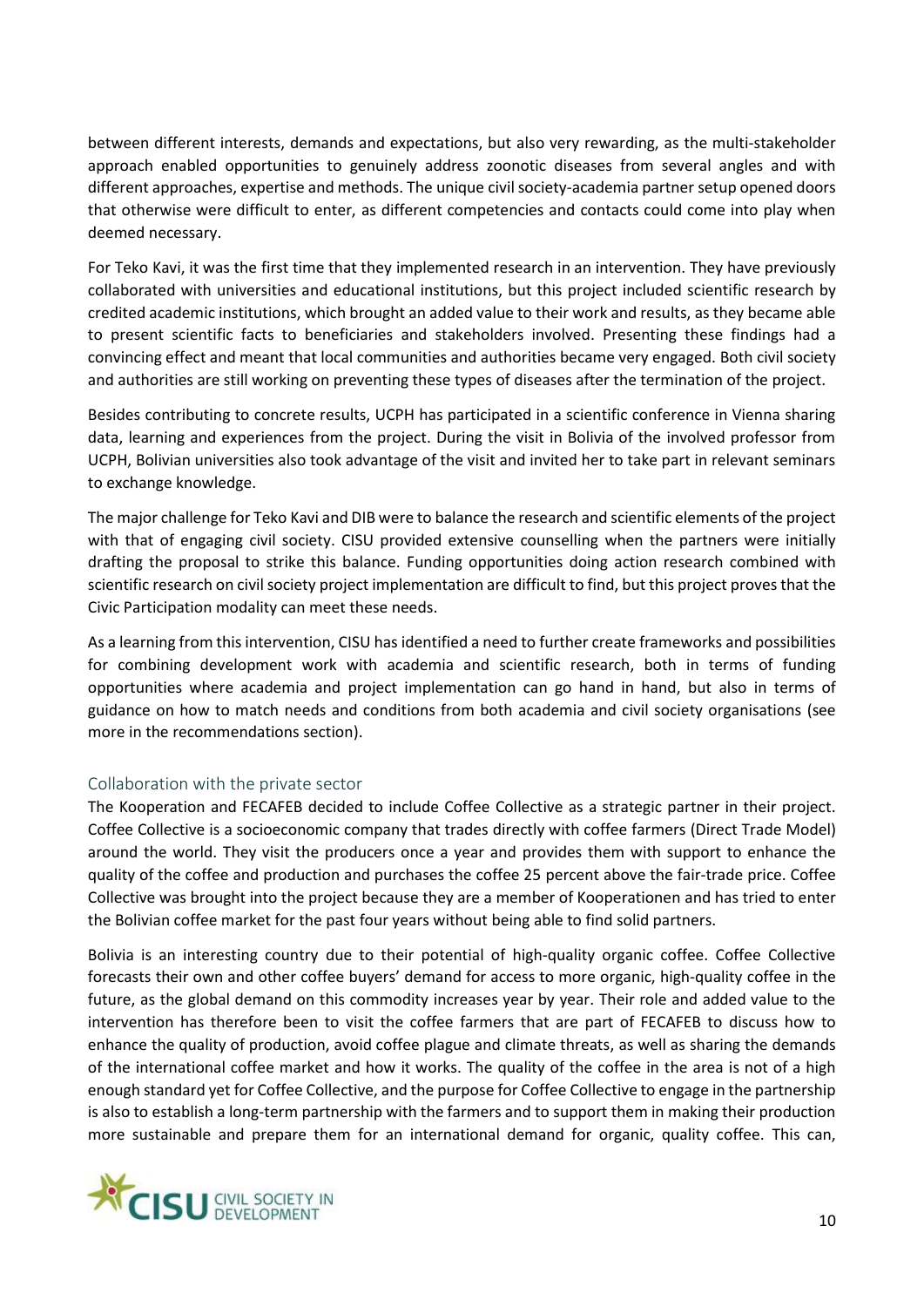moreover, bring the company value to their brand and the company, and provide the potential opportunity to buy coffee from Bolivia in the future when the producers meet their standards.

Coffee Collective profiles themselves as being concerned with the social and environmental aspects of coffee production, but they are also a company that is established to profit. A potential challenge for the future collaboration – which was already sprouting at the time of the visit – is that the cooperatives in Bolivia are looking towards Coffee Collective as a potential buyer of their coffee. However, according to Coffee Collective there is some way to go before they would be interested in buying the coffee. At the same time, the cooperatives are under the impression that Coffee Collective would buy coffee from individual coffee farmers, which poses a challenge to their cooperative mindset, structure and solidarity. FECAFEB is very firm on this – that solidarity should supersede expanding/developing in a commercial manner. Despite the promising possibility of selling coffee to a buyer that gives a fair price for the coffee, the associations and cooperatives have their own values and structures that supersedes the requirements from Coffee Collective.

Nevertheless, the intervention has consolidated the partnership between all parties, and it has been possible to get into a dialogue about the further development of their partnership, where the matching of expectations continuously should be in focus. As seen with other NGO/private sector partnerships, it is not without challenges. In this case, the partners seem to be very open towards each other and it seems possible to further develop their engagement through an open dialogue. The partnership constellation with Coffee Collective on board brings added value, as they bring additional knowledge, experience and support to the local coffee farmers, which in the long-term can strengthen their coffee production and sales and, hence, their livelihoods.

### <span id="page-10-0"></span>Collaboration with local authorities

All three visited projects proved how important it is to maintain a close collaboration with local authorities in both project design and project implementation, both to assure local ownership and legitimacy but also to bolster the scope of stakeholders and investors involved in the intervention.

In the FCBC project, the mayor of San Ramón clearly could see the perspectives on the intervention for his municipality and how citizens could benefit, as it could broaden the scope of income for citizens not only relying on jobs from mining and deforestation, and at the same time protect the local environment and promote local culture and traditions. As the project became approved, the mayor decided to allocate one staff and budget to support the project, as well as using his contacts in the government to lobby for San Ramón can get official recognition being part of the officially recognised Jesuit Mission Circuit. The project with broad representation in the ecotourism committee is very solidly positioned with extensive contacts to influence, funding and knowledge, which assures the work initiated also will continue years ahead.

In the Teko Kavi project, the close collaboration with local, regional and national health authorities was crucial to assure Leptospirosis and Hantavirus diagnoses, cures and awareness campaigns genuinely are embedded in the local health clinics, while regional and national health authorities have the overview of the overall situation and consequently can make necessary decisions on the matter and eventually continue the intervention.

Likewise, the success of the FECAFEB project rely on the good relations with both the local municipality in Caranavi as well as the public technical school, Instituto Tecnológico Caranavi (ITC).

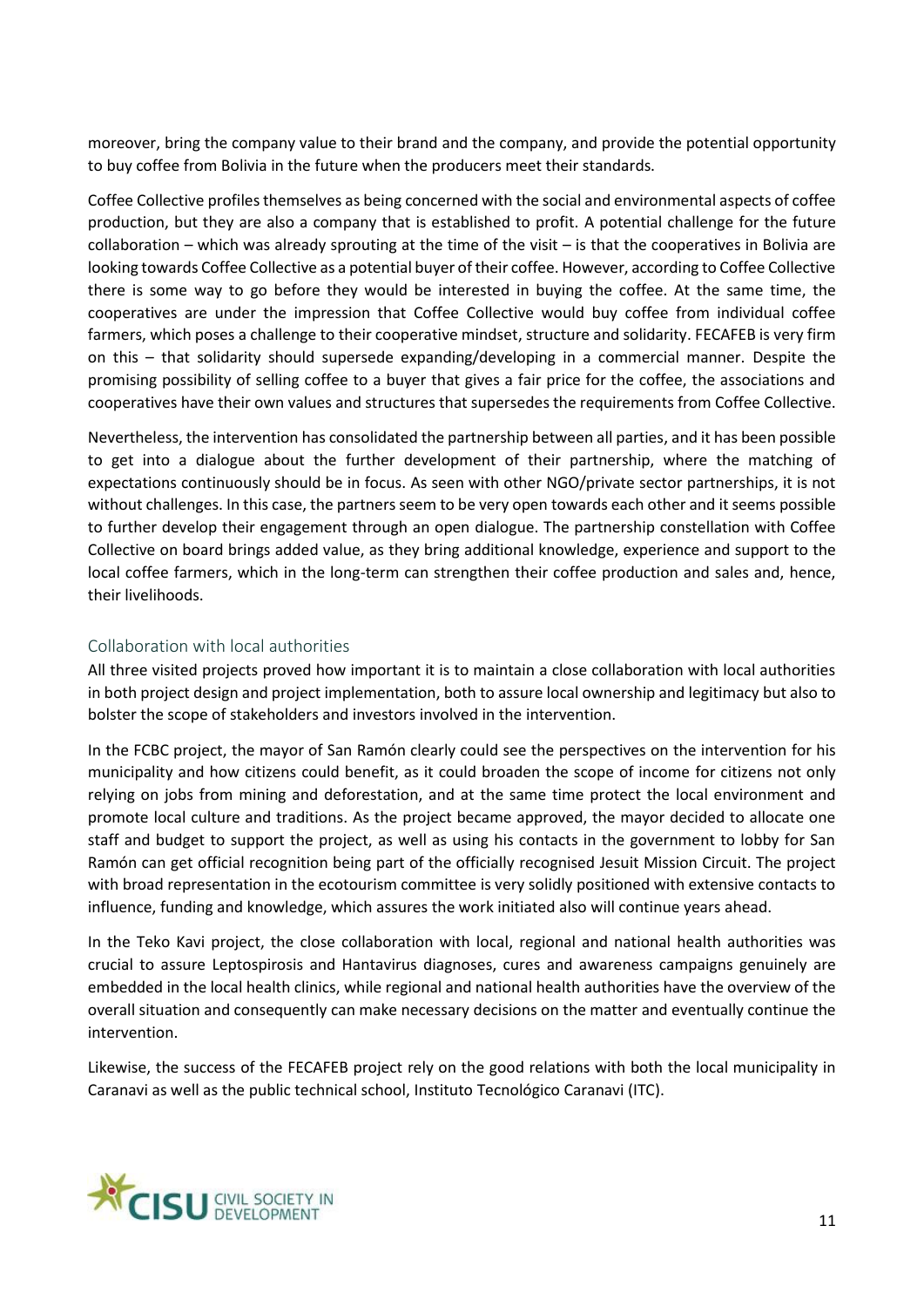### <span id="page-11-0"></span>**Results from the interventions**

The visited interventions all had a strong focus on developing and consolidating the partnerships whilst implementing activities for the target groups. To all three interventions the target groups were fairly new to the partnerships and the interventions were thus explorative in nature with direct involvement and participation from the target groups, with the aim of understanding and working directly with the target groups even further in the long term.

### <span id="page-11-1"></span>**FECAFEB**

The intervention with FECAFEB has overall resulted in a substantial contextual understanding through a comprehensive baseline study, and thus a solid foundation for further collaboration and civic engagement. The baseline study provides valuable information about the conditions of coffee farming in the Caranavi area that will be used to shape future interventions. The partners have introduced new strategies to avoid the invasive coffee plague and become more resilient, also to climate change. This has e.g. been done through working on creating model areas to show to other coffee farmers.

With the intervention, FECAFEB, ITC, Coffee Collective and the Kooperation has built up a solid foundation for a partnership. This has been possible through a comprehensive visit to Bolivia that included numerous workshops to discuss coffee quality and sustainability as well as the challenges and needs of the coffee famers. The intervention has thus provided a platform for sharing of knowledge between coffee farmers and different stakeholders. Whereas Coffee Collective has provided technical knowledge to the farmers, ITC and FECAFEB have contributed with their comprehensive experience with organising coffee producers as well as their close relationship and knowledge of the coffee farmers, the communities and the context they are working in. Kooperation has assisted with their experience with organisation and project management. All in all, these respective experiences and competencies has contributed to establishing a foundation for further strengthening the engagement with the coffee farmers in Caranavi district.

### <span id="page-11-2"></span>**Teko Kavi**

The intervention with Teko Kavi has shown concrete results amongst both beneficiaries and health authorities. The local people were pleased to get the information about Leptospirosis and Hantavirus and requested the authorities to follow up, e.g. by investing in the testing kits to be used at the local laboratory so that they do not have to send them far away to Santa Cruz for analysis. People in both Buena Vista and Tumupasa communities have taken own measures to prevent infections, such as more substantial cleaning inside and outside the house, cutting down palm trees and branches nearby the houses the rodents use to access the houses, using rodenticides, making homemade traps and filling up water holes that are at risk of infection. Buena Vista Municipality has sent a request to central authorities to get rodenticides for the whole territory and have had a common meeting with relevant authorities to discuss and implement preventative strategies. After the end of the intervention, civil society in both communities are still in dialogue with the authorities regarding the prevention of these kind of diseases and have in different ways made requests to the authorities to take action.

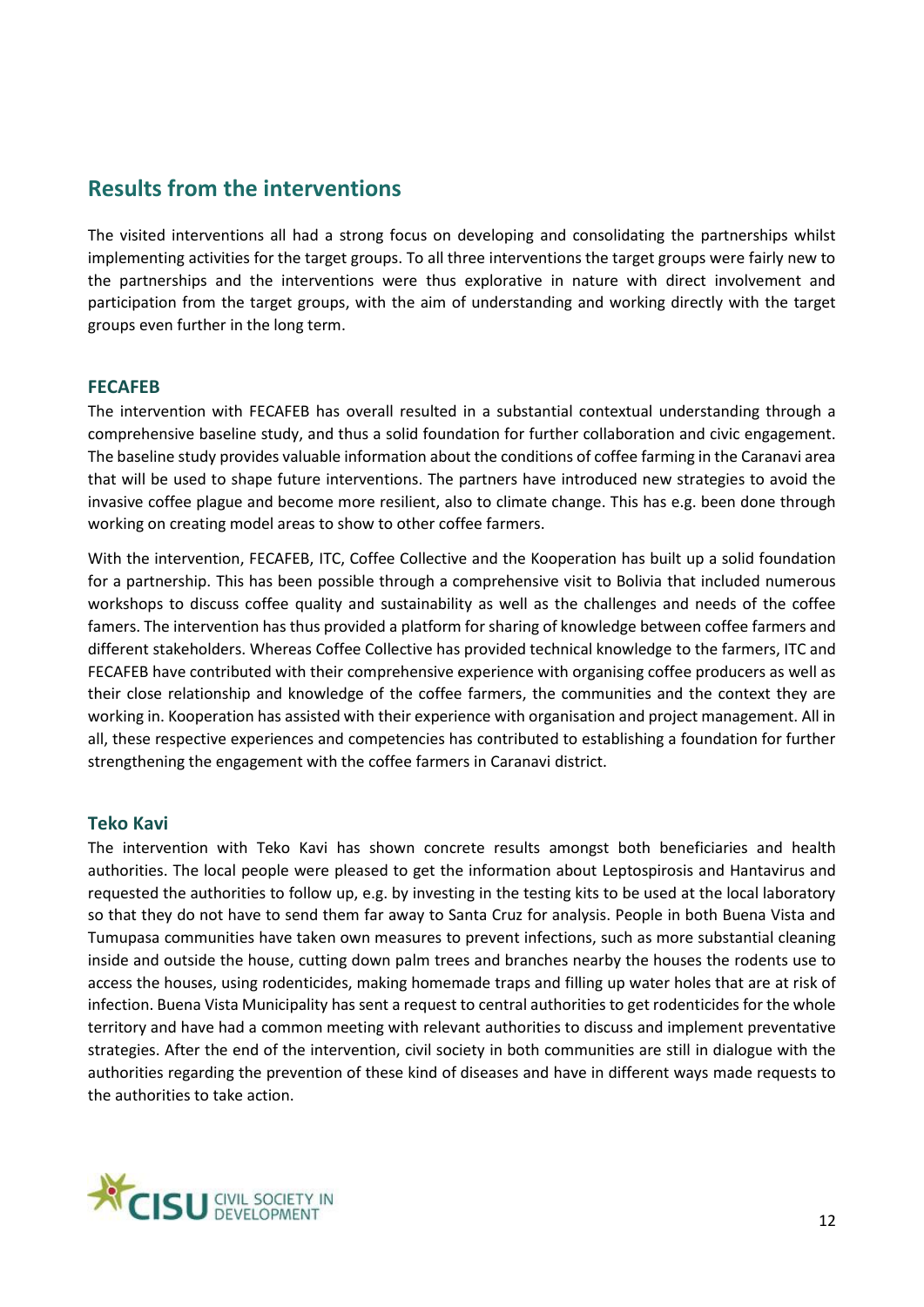The CSO-academia constellation in this project is quite unique, as it opened doors and enabled opportunities to genuinely address zoonotic deceases from several angles and with different approaches, expertise and methods, as mentioned earlier in the report. As the partnership constellation is new, it is too early to make bold conclusions in terms of the obtained results directly attributed from this particular partnership constellation and how these are sustained in the long run, but there is no doubt that the multi-stakeholder approach applied had created synergies and enabled opportunities to address complex diseases, that in a "normal" partnership setup would have been nearly impossible. DIB, UCPH and Teko Kavi have made a new and larger project proposal on zoonotic diseases ready for submission, which shall be interesting to follow in the future.

### <span id="page-12-0"></span>**FCBC**

The long-term objective of this intervention is positioning San Ramón on the tourist map. The intervention has so far established a well-functioning and dedicated ecotourism committee with representatives of relevant stakeholders from civil society and the private sector within San Ramón municipality, including the mayor, and has strengthened the partnership between FCBC and EAA. It is too early to detect concrete results in the project, but the strategy to obtain the official recognition of San Ramón as part of the Jesuit Mission Circuit, and the development of the 21 identified tourist sites and/or activities, seem all to be relevant pursuing this objective, with the ecotourism committee steering the process as the driving force.

As mentioned above, FCBC is a major and well-consolidated CSO with contributions from major and larger national and international donors, where the CISU funded project is relatively smaller and thus easily could 'drown' compared to the other FCBC projects. Yet, the approach and method applied in this project seem wise, as the five to seven tourist sites and/or activities supported by the CISU funding nicely seem to complement and align with other FCBC interventions in the San Ramón area, thus drawing on existing FCBC competences, credibility, resources and networks whereby the effect of the relatively small financial contribution is multiplied. Although this maybe not counts as a result as such, it is a major achievement with great scope for further collaboration between the partners involved in the Sam Ramón area.

### <span id="page-12-1"></span>**Relation to CISU**

All three partnerships have been in contact with CISU in relation to the development of the interventions.

When asked, the Danish organisations found that there is a general good connection between CISU's capacity services, and they value the advice given by advisors in the process up to sending in the application. However, with EAA there was also the perception that there is sometimes a missing link between the advisors and the grant system, which CISU takes into consideration. The first application sent in by EAA was rejected.

The modality has evidently provided the partnerships with the possibilities for being more experimental in methodologies and approaches as well as in their partnerships.

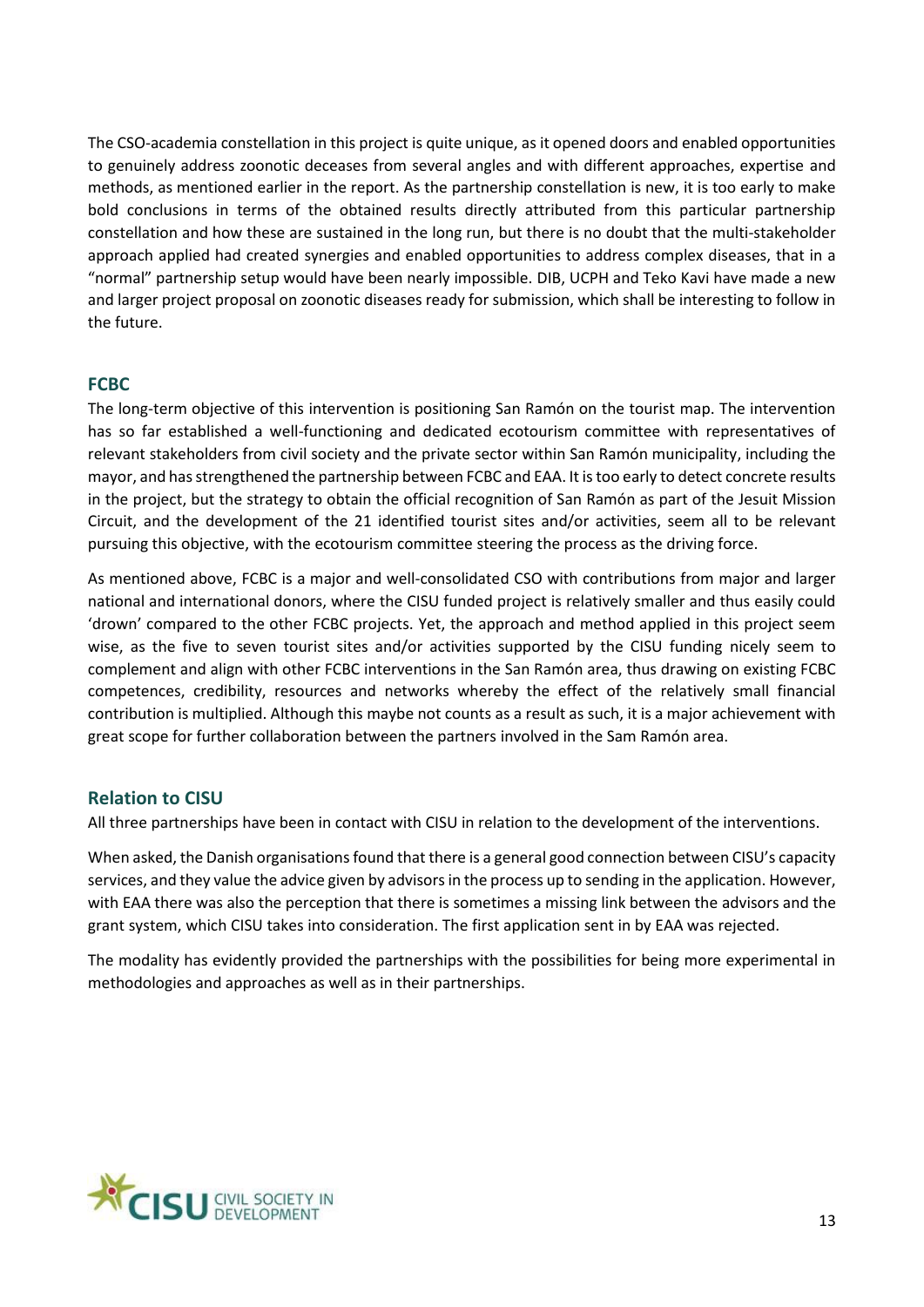# <span id="page-13-0"></span>**Conclusions and recommendations**

The three projects are good examples of interventions that have a catalysing effect, and that the Citizen Participation modality also provides scope for trying out new partnerships, methods and approaches with the possibility of piloting new partnerships and interventions. The following are general conclusions and recommendations for particularly CISU to consider in the future:

- CISU should continue to promote the possibility of the Citizen Participation modality to experiment with methods, approaches and alternative partnership constellations. The visited interventions have shown that these types of interventions seem to hold additional capacities addressing complex societal issues, and moreover can have a catalytic effect in relation to results on the ground as well as consolidating and developing partnerships.
- The Citizen Participation modality has proved to allow for various shapes and forms of civic participation that in different ways create space and means for civil society to engage and participate on topics that matter to them.
- The benefits of combining scientific research with civil society project implementation is evident from this learning visit and CISU should further explore how research and academia can be a part of Citizen Participation interventions and other modalities within the Civil Society Fund, both in terms of funding options, but also how to partner with relevant academic institutions. The extent of possibilities within the Civil Society Fund in relation to this should be clearer and 'promoted' more.
- Recognise the benefits of CSO to CSO partnerships, including other relevant actors with other perspectives can also be valuable to civil society interventions.
- CISU should further explore the opportunities and limitations to involving the private sector in development interventions. This also includes the extent to which these actors can be a part of interventions within the Civil Society Fund. It is important for CISU and CSOs to understand the fundamental differences in interests between commercial and civic motives and explore avenues how both combined can create better conditions and opportunities for the target group of the interventions.
- It is important to advise applicants to engage all partners in the development of the interventions as well as in meetings with CISU so that they are on the same level and equally understand the ideas behind the Civil Society Fund. This will also enable an even more coherent partnership.
- CISU should look more into building advisors' capacities in relation to how to collaborate and include private sector and academic partners. CISU advisors need to be ready to engage with different types of partnership constellations where different discourses, motivations and priorities are in play.
- CISU shall continue the collaboration with the Grant System to make sure that criteria under the Civil Society Fund is understood along the same lines.

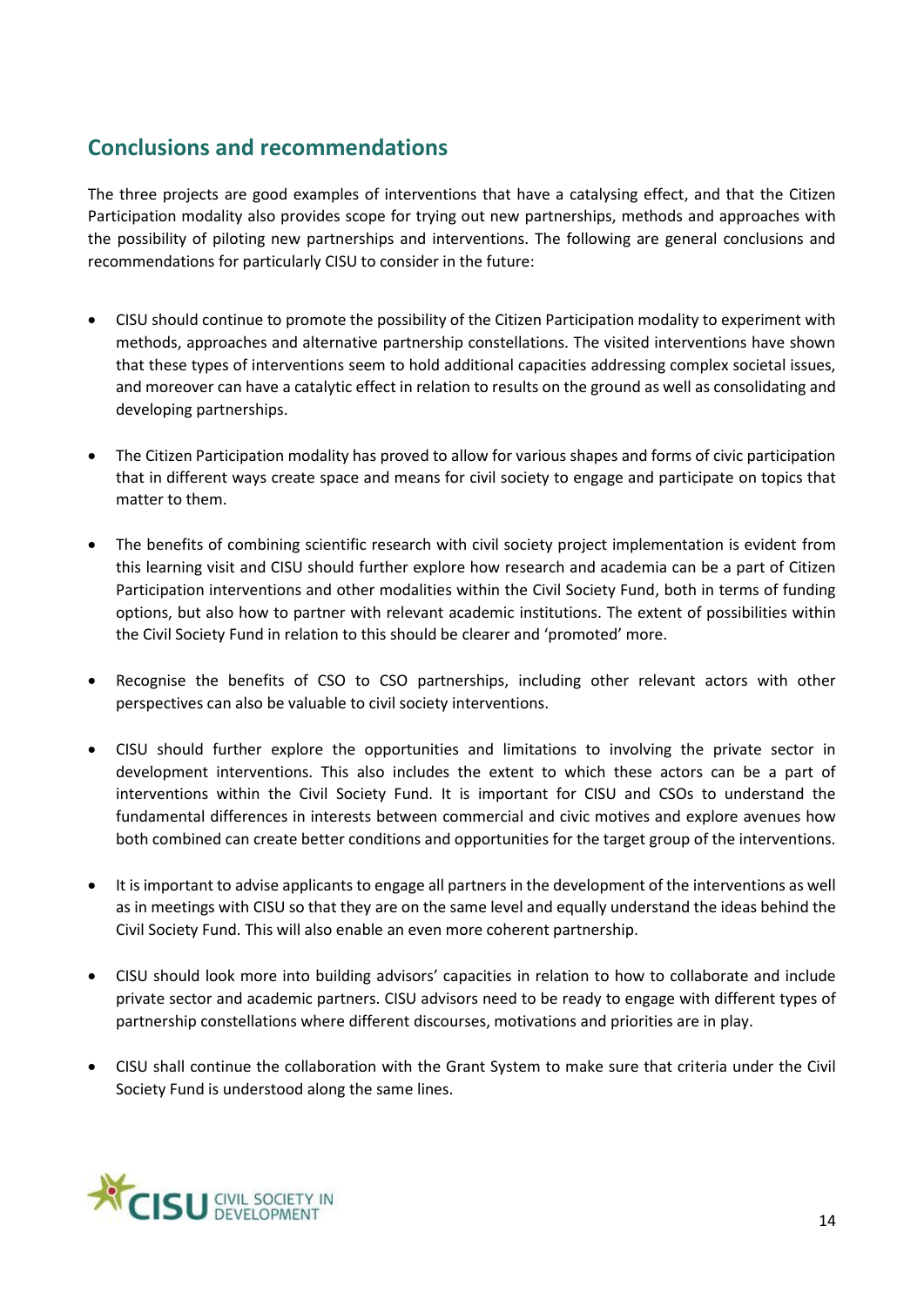# <span id="page-14-0"></span>**Appendixes**

### <span id="page-14-1"></span>**Terms of Reference (in Danish)**

#### **Baggrund**

Medborgerindsatser har som ny modalitet under Civilsamfundspuljen eksisteret siden marts 2017. Medborgerindsatser blev etableret baseret på et ønske om at skabe en mere fleksibel og innovativ pulje til civilsamfundsorganisationer – en pulje der gerne skulle fremme de kreative, eksperimenterende og innovative tiltag med fokus på aktivt medborgerskab.

Med modalitetens eksistens i halvandet år, er der behov for at danne et grundlag for viden og læring om indsatsernes succeser og udfordringer – både i forhold til at bidrage til aktivt medborgerskab ude i verden såvel som for de danske organisationers og partneres erfaringer fra at søge og implementere medborgerindsatser.

Ifølge Civilsamfundspuljens retningslinjer, er Medborgerindsatsers særlige formål at:

*Fremme aktivt medborgerskab, hvor mennesker og organisationer i fællesskab opnår viden, tager ansvar for og handler på lokale, nationale og globale udfordringer. Indsatserne skal understøtte folkeligt engagement, frivillighed og civil organisering i udviklingslande såvel som i Danmark.*

Desuden giver Medborgerindsatser mulighed for at:

*Afprøve nye metoder, eksperimenterende og innovative tilgange samt at inddrage andre og utraditionelle aktører i udviklingssamarbejdet, herunder også muligheden for at afprøve nye og eksperimenterende elementer i samspil med større projekter, f.eks. Udviklingsindsatser.*

#### **Formål**

Formålet med læringsrejsen er at indhente viden om en række medborgerindsatser for at skabe læring om selve modalitetens formål og bidrag til meningsfulde resultater samt kommunikationen af disse. Derudover er formålet med rejsen at byde ind med inputs til vores nye tema 'Nye former for samarbejder', som bestyrelsen og Generalforsamlingen har vedtaget at CISU skal arbejde med i 2019/2020. Endvidere er der et behov for at afsøge mulighederne for at indsamle cases fra indsatser støttet af CISU, som der efterspørges af bestyrelsen og Udenrigsministeriet, gennem samarbejde med lokale freelancejournalister samt gennem inputs til guidelines til hvordan CISUs medarbejdere kan indsamle materiale til cases når de er ude i verden.

**Fra et organisatorisk perspektiv** indhentes viden fra CISUs bevillingshavere og deres partnere om hvordan Medborgerindsatser har bidraget til deres arbejde. Herunder:

• Finder de sammenhæng mellem CISUs kapacitetsydelser og ansøgningsprocessen?

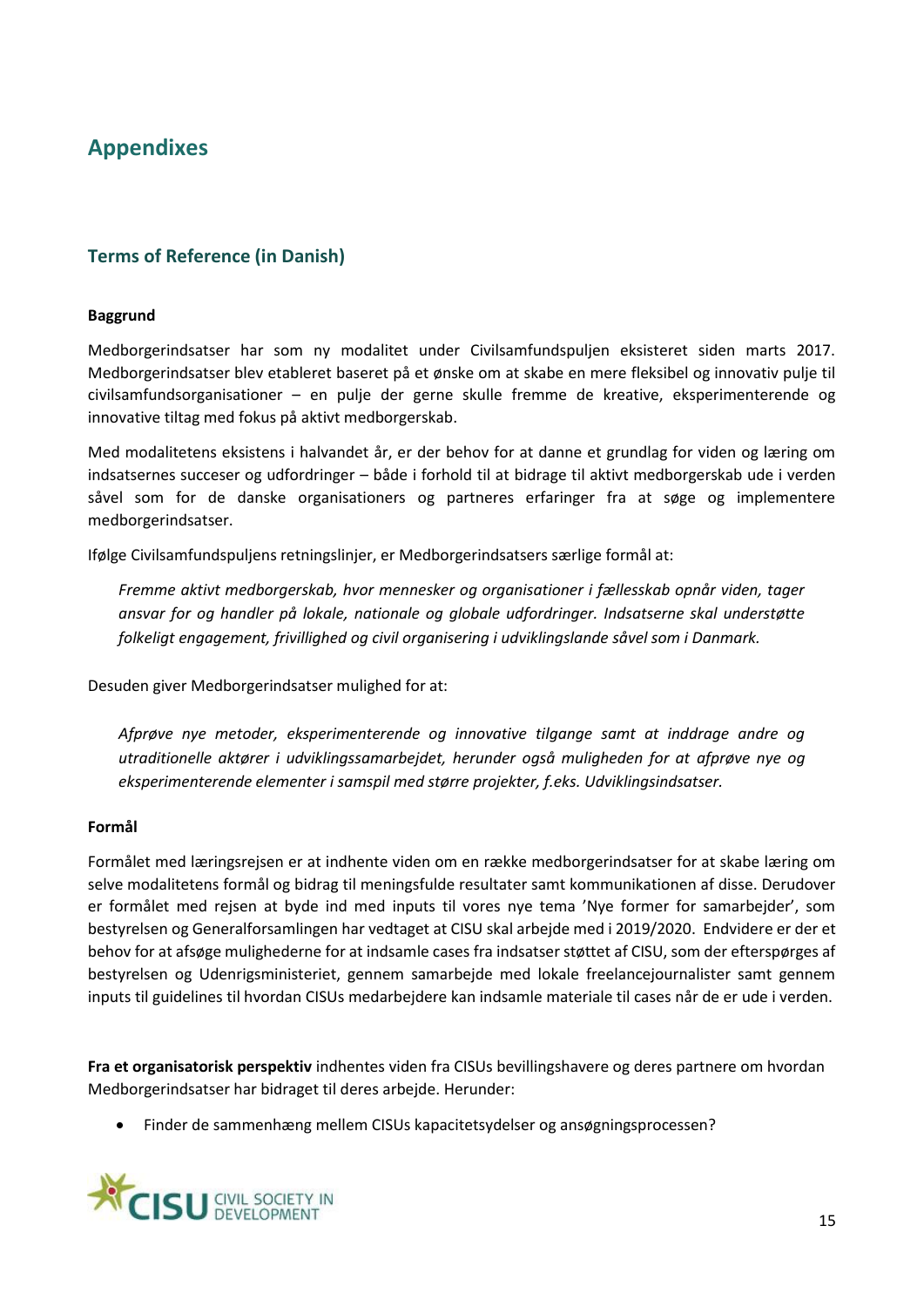- Har de blik for de muligheder, som er i selve modaliteten?
- Deres vurdering af modaliteten set i forhold til konkrete indsatser, særligt med blik for frembringelse af katalyserende effekt, inddragelse af nye metoder, eksperimenterende og innovative tilgange samt samarbejde med utraditionelle aktører (herunder netværk/samarbejder med andre).
- Organisering og inddragelse af målgruppen samt konkrete forandringer for målgruppen.

**Fra et målgruppe perspektiv** vil der blive kigget på indsatsernes bidrag til:

- Aktivt medborgerskab (engagement, tager stilling og ansvar for og handler på udfordringer)
- Folkeligt engagement
- Frivillighed
- Civil organisering
- Forandringer for målgruppen

**Fra et kommunikationsperspektiv** vil der blive udforsket hvilken betydning eller forskel Medborgerindsatserne har haft for partnerne og målgrupperne samt hvordan man kan formidle resultater af indsatser gennem lokale freelancejournalister. Konkret vil der blive kigget på:

- Om og hvordan Medborgerindsatser har styrket mulighederne for andre former for samarbejder
- Om og hvordan Medborgerindsatser har bidraget til den brede folkelige forankring
- Om og hvordan Medborgerindsatser har bidraget til at skabe forandringer i et land som Bolivia
- At påbegynde arbejdet med at tænke kommunikations-case-indsamling, hvor vi i fremtiden vil arbejde på at ansætte lokale freelance-journalister til at besøge CISUs projekter. Her vil Rebecca sætte møder op med 1-2 journalister eller kommunikationsmedarbejdere, for at høre om mulighederne for at sætte samarbejde op, samt fornemme hvad interessen er for de lokale journalisters side af bordet.
- At komme med konkrete inputs til guidelines for CISUs medarbejdere til indsamling af materiale til udvikling af cases.

#### **Lokalitet og metode**

Baseret på en analyse af lokaliteter og indholdet i nuværende Medborgerindsatser, er Bolivia valgt som rejsemål, da der er et bredt udsnit af projekter, med en bred spredning af danske organisationer og partnere i forhold til kapacitet og indhold af indsatserne. Vi har særligt kigget på, om der var nogle indsatser som var lidt 'anderledes', eksperimenterende og bød på alternative partnerskaber. I Bolivia er der særligt tre indsatser, som er anderledes end hvad vi normalt ser – særligt i forhold til sammensætning af partnerskabet. Disse indsatser vil kunne være med til at belyse forskellige bud på hvordan CSOer samarbejder og indgår i partnerskaber med 'andre aktører', og også byde ind med inputs til vores nye tema 'Nye former for samarbejder'. De anderledes projekter er også et godt udgangspunkt for cases, da de især kan inspirere andre civilsamfundsorganisationer, der ønsker at nytænke måde at lave indsatser på.

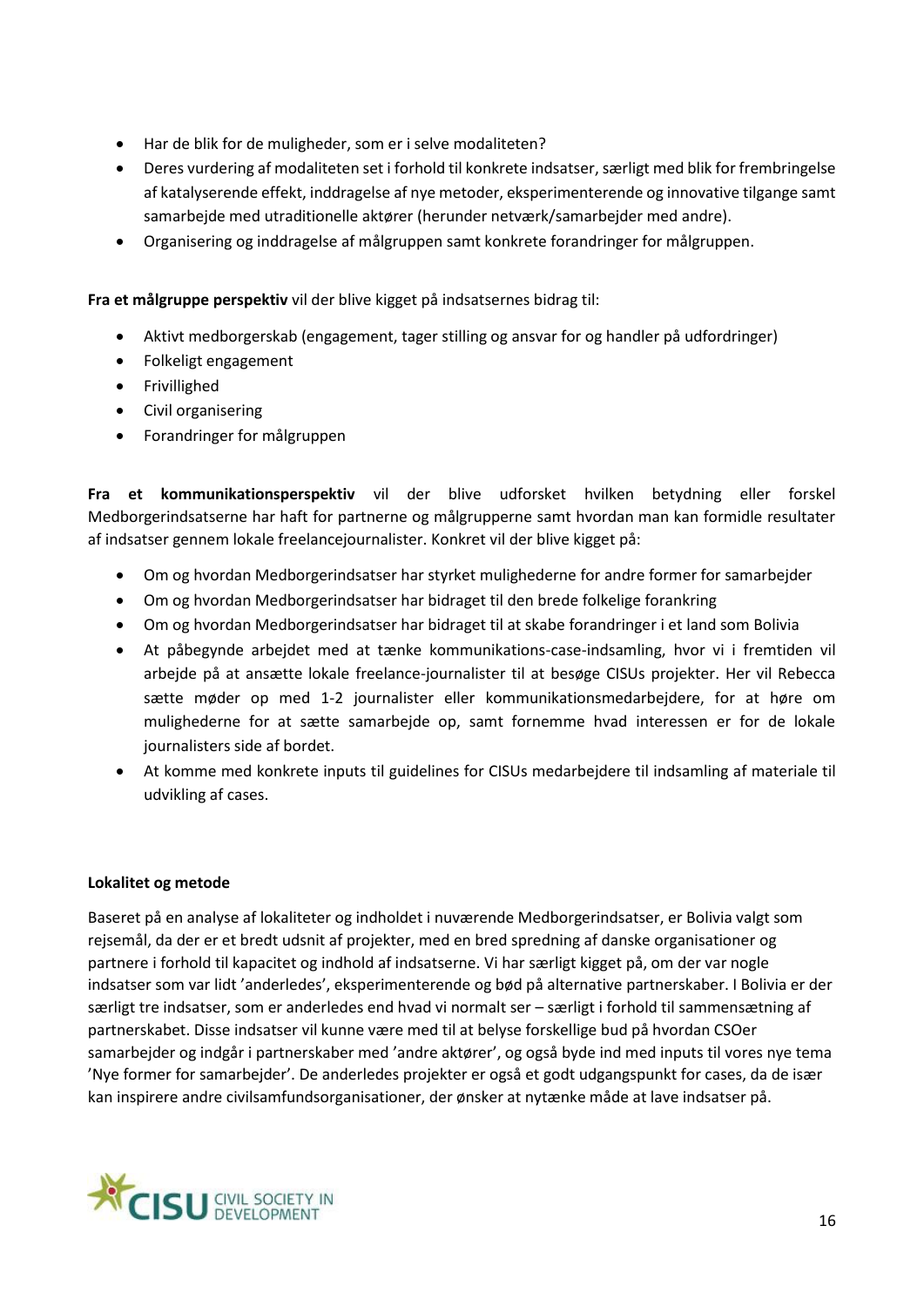Indsatserne CISU vil besøge vil være:

| <b>Dansk organisation</b>                                                                               | <b>Lokal partner</b>                                                           | Titel på indsats                                                                                                                                                                                                                                                                                            | <b>Bemærkning</b>                                                                                                                                                                         |
|---------------------------------------------------------------------------------------------------------|--------------------------------------------------------------------------------|-------------------------------------------------------------------------------------------------------------------------------------------------------------------------------------------------------------------------------------------------------------------------------------------------------------|-------------------------------------------------------------------------------------------------------------------------------------------------------------------------------------------|
| DIB.<br>Danske partnere:<br>Københavns<br>Universitet (KU) og<br>Danmarks Tekniske<br>Universitet (DTU) | <b>FUNDACION TEKO</b><br><b>KAVI</b>                                           | A participatory and cross-<br>sectorial pilot project to<br>prepare networks and<br>capacities for control of<br>diseases spreading between<br>animals and humans in rural<br><b>Bolivian Amazon communities</b><br>(NETCAP-DIB) (17-2127-MI-<br>okt).<br>Periode: 08.01.18-31.01.19 (ny<br>UI i pipeline). | DIB har et projekt hvor<br>de samarbejder med<br>DTU og Københavns<br>Universitet, hvor der er<br>en fin kobling mellem<br>forskning og mobilisering<br>af civilsamfund.                  |
| Kooperationen                                                                                           | Federacion de<br>Caficultores y<br>Exportadores de<br><b>Bolivia "FECAFEB"</b> | Kapacitetsopbygning og<br>styrkelse af partnerskabet -<br>FECAFEB og Kooperationen<br>(18-2294-MI-sep). Periode:<br>10.11.18-30.04.19.                                                                                                                                                                      | Kooperationen<br>samarbejder med en<br>lokal<br>civilsamfundsorganisatio<br>n, et uddannelsesinstitut<br>(ITC) og virksomheden<br>Coffee Collective.                                      |
| <b>Earth Advocates</b><br>Association                                                                   | Fundación para la<br>Conservación del<br>Bosque Chiquitano                     | Styrkelse af naturressource-<br>forvaltningen og forbedring af<br>levevilkårene for<br>marginaliserede grupper i<br>Bolivia gennem lokalforankret<br>økoturismeprojekt (18-2206-<br>MI-mar).<br>Periode: 01.08.18-29.02.20.                                                                                 | <b>Earth Advocates</b><br>Association samarbejder<br>med en lokal<br>civilsamfundsorganisatio<br>n i et samarbejde med<br>de lokale myndigheder<br>om at udvikle<br>økoturisme i området. |

### **Metoder, tilgange og outputs**

Den tematiske rejse vil indsamle viden om medborgerindsatser på forskellige måder:

- Generel statistik over hvordan Medborgervinduet har udviklet sig og hvilke typer af organisationer har fået bevillinger/afslag.
- Interviews med de danske CSOer/bevillingshavere.
- Interviews med de lokale CSOer inklusiv besøg og interviews med deres målgrupper, samarbejdspartnere og interessenter for indsatserne.
- En opsamlende kort rapport med læring og anbefalinger.
- Byde ind med inputs til vores nye tema 'Nye former for partnerskaber / En bredere folkelig forankring'.

#### **Kommunikation**